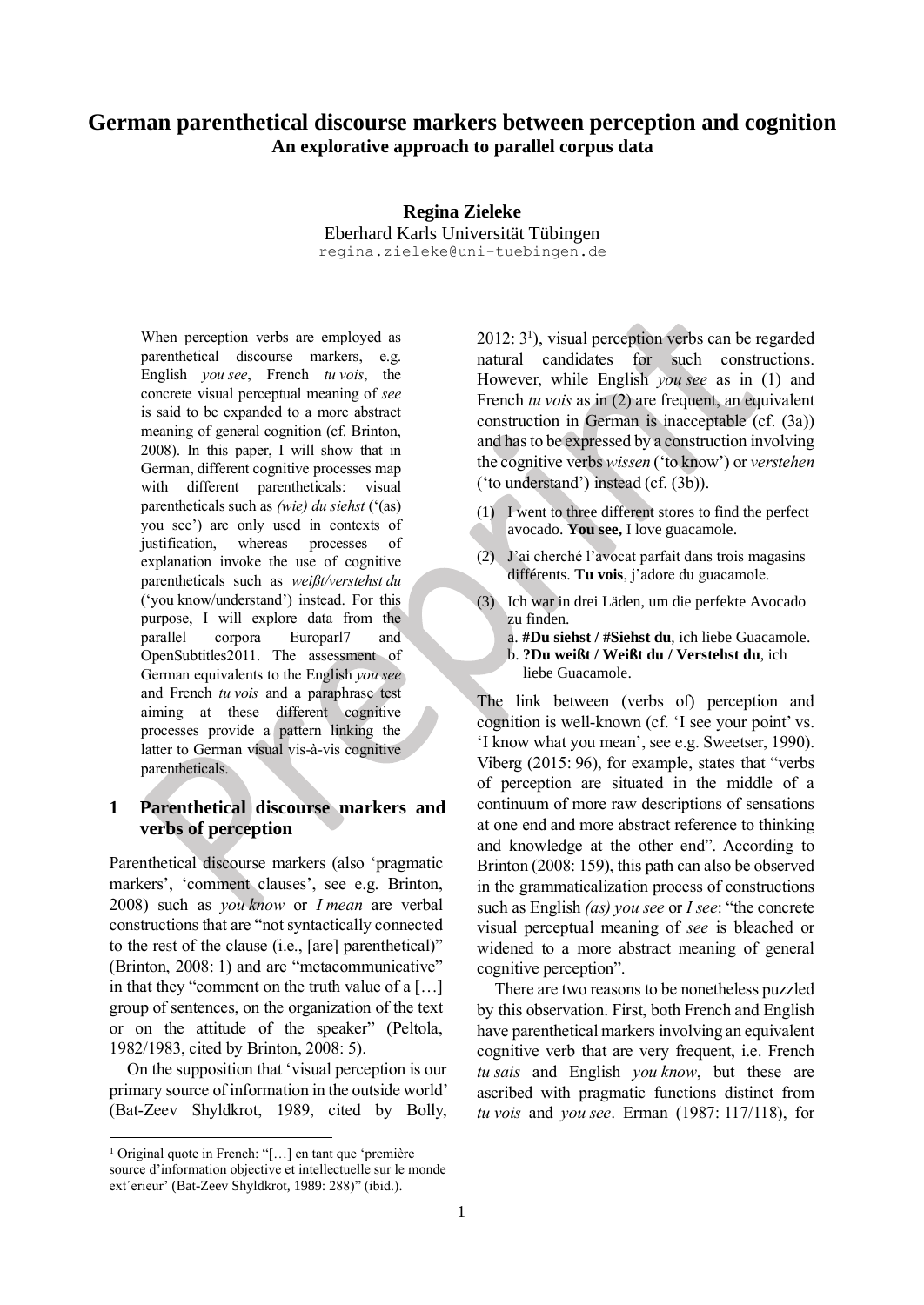example, ascribes English *you see* with an argumentative 'terminating' function making "the addressee accept [the speaker's] ideas and explanations". The cognitive *you know*, on the other hand, is ascribed with an 'introductory' function making "the addressee accept parts of the information conveyed as common ground" (ibid., see also Schiffrin's, 1987 account of *y'know* as appealing to shared knowledge).

Second, there are cases such as in  $(4)-(6)$  where German does allow for parenthetical markers with *sehen* ('to see') (cf. (6a)), while cognitive parentheticals are less acceptable (cf. (6b)):

- <span id="page-1-0"></span>(4) The house isn't cleaned and I didn't go grocery shopping yet. **You see,** I still have a lot to do.
- (5) La maison n'est pas propre et je n'ai pas encore fait les courses. **Tu vois**, j'ai du pain sur la planche, là.
- (6) Das Haus muss noch geputzt werden und einkaufen war ich auch noch nicht. a. **Du siehst (also) / Wie du siehst,** ich hab echt viel zu tun.
	- b. #**Du weißt / #Weißt du / ?Verstehst du,** ich hab echt viel zu tun.

I argue that the two sets of examples involve two different cognitive processes: one of explanation in  $(1) - (3)$  and one of justification or provision of evidence in  $(4) - (6)$ . As  $(7)$  and  $(8)$  show, the causal explanation marker *because* is acceptable only in the first case, where loving guacamole is the explanation for going through the trouble of visiting three different stores. Such a relation cannot be applied to (8), where the unpleasantness of an uncleaned house and missing groceries are offered as a justification or evidence for the speaker still having a lot to do, instead. This, in turn, correlates with the paraphrase *this is evidence for the fact that*. 2

- (7) I went to three different stores to find the perfect avocado, **because / ? this is evidence for the fact that** I love guacamole.
- (8) The house isn't cleaned and I didn't go grocery shopping yet, **#because / this is evidence for the fact that** I still have a lot to do.

It seems, then, that while parenthetical markers involving perception verbs can be used to express both processes in English and French, they are limited to the process of justification/evidence in German. A hint of a different cognitive status of German perception verbs used as discourse markers is provided by Günthner (2017). She studies the German *guck mal* ('look') and *weißt du* ('you know'), and while her verdict for the cognitive *weißt du* resembles Erman's description of *you know* ('projection of a knowledge transfer making the utterance part of the Common Ground' Günthner, 2017: 125), the visual *guck mal* in its discourse marker use is described as merely involving a shift in perception from a purely visual to the 'discourse world and thus the argumentation structure'.

In this paper, I will discuss data from English-German and French-German parallel corpora. The goal of this explorative approach to parenthetical discourse markers with the visual perception verbs *see/voir* is to find out, how the function of these markers is handled in German. In a first step, I will assess the German equivalents in the parallel data – does German make use of parenthetical markers at all, and if so, do they involve verbs of perception (*sehen*) or cognition (*wissen*, *verstehen*)? The second step consists of assessing possible discourse functions relating to the different cognitive processes – is there a pattern linking the different German equivalents to different discourse functions?

## **2** *You see/tu vois* **and their German equivalents**

### **2.1 Data and annotation criteria**

The data is taken from two parallel corpora, [Europarl7](https://www.sketchengine.eu/europarl-parallel-corpus/) and the [OpenSubtitles2011](http://www.opensubtitles.org/) subcorpus of [OPUS2](https://www.sketchengine.eu/opus-parallel-corpora/), accessed via SketchEngine. Both corpora consist of aligned transcriptions of spoken language, viz. political discourse data from the proceedings of the European Parliament in the case of Europarl7 and data from subtitles in movies and TV series in the case of OpenSubtitles2011.<sup>3</sup> Both corpora were searched for the two language pairs English–German and French–German each, with

<sup>2</sup> In a way, this is also a kind of an explanation: *I still have a lot to do, because the house isn't cleaned…* . However, the order of explanans and explanandum are inversed resulting in a different relation altogether – as shown by the fact that the paraphrase *this is evidence for the fact that* is not *un*acceptable in (7), but alters the sense in that way.

<sup>&</sup>lt;sup>3</sup> This choice of corpora comes with two restrictions: first, it is often unclear which language is the source and which the translated language; and second, subtitles tend to involve shortened sentences in order to fit on the screen in the available time (cf. Müller & Volk, 2013: 2).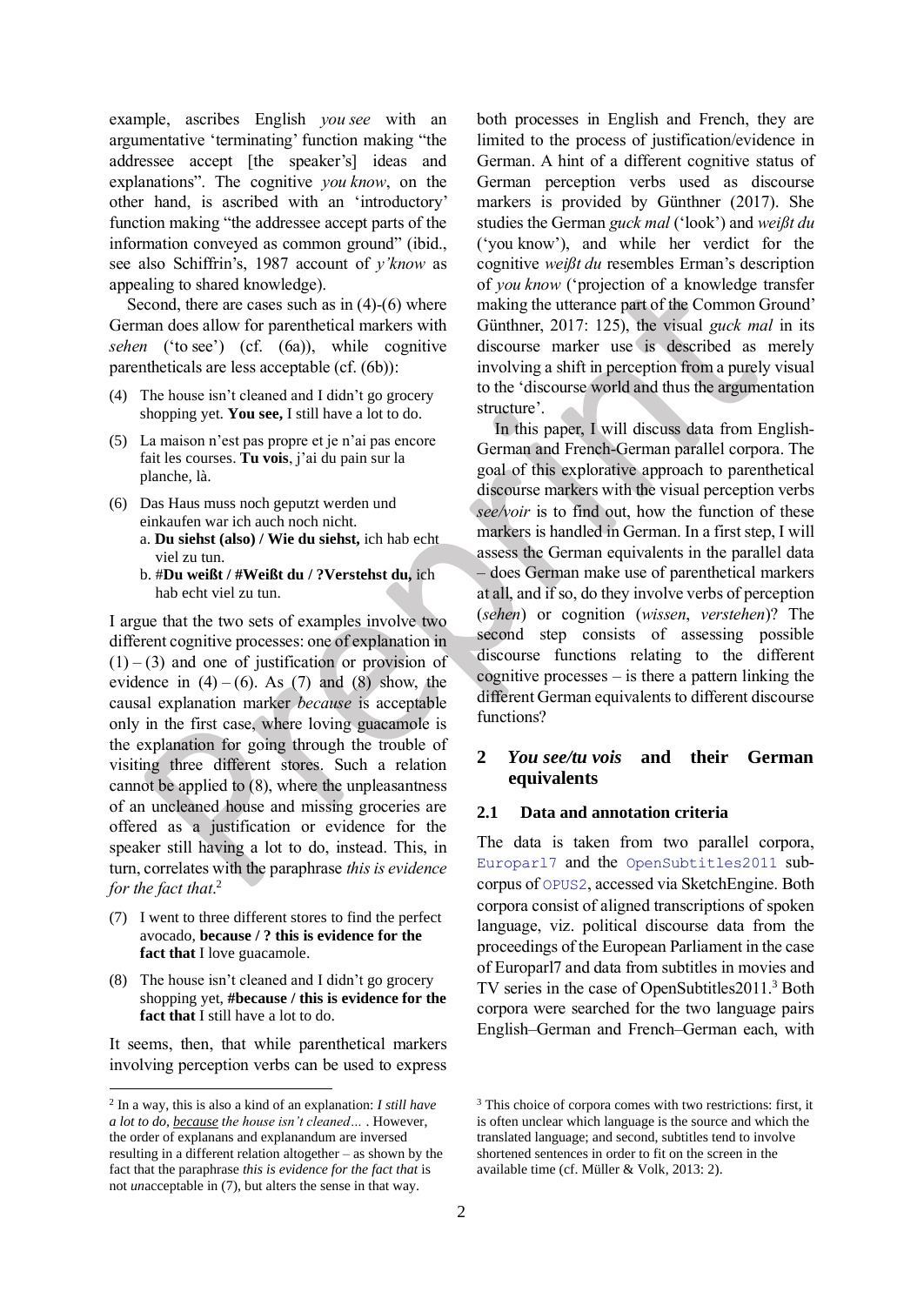the English and French parenthetical markers *you see* and *tu vois* as the starting point.

In order to exclude matrix verb uses of these verbal constructions, the search request made use of the observation that parenthetical markers are "marked by "comma intonation" (pauses in speech, or actual commas in writing) that separates [the marker] from its anchor" (Brinton, 2008: 8). The positions of the markers (preposed or postposed) were not restricted in the search request. Since French is a language with strong verb inflection and the discourse in Europarl is of a formal register, the search request in this corpus includes the formal second person equivalents of the parenthetical *tu vois*, i.e. *vous voyez* and *voyezvous.*  $)^4$ .

A random sample of 44 sets of data for each language in the Europarl7 and 48 in the OpenSubtitles2011, respectively, was annotated for simple criteria in line with the explorative nature of the investigation. The main focus lies on the (direct) German equivalent of the parenthetical markers in English or French. This involves the annotation of (i) the specific sequence of words (*verstehen Sie* in [\(9\)\)](#page-2-0), (ii) the lemma of that sequence (*verstehen*), and, most importantly, (iii) a categorization of these lemmas as a) perception verb, b) cognitive verb (as in  $(9)$ ), c) particle/ connective, or d) no equivalent. Annotation further accounts for the presence of further discourse markers in the parentheticals' environment (e.g. the connective *but* in [\(9\)\)](#page-2-0).

<span id="page-2-0"></span>(9) EN Sorry, but **you see**, we've gotta check up on everybody. DE Tut mir Leid, aber **verstehen Sie**, wir müssen jeden überprüfen. Ref: OPUS2; #176183352, en/1934/5990/4099372\_1of1.xml.gz

#### **2.2 Results: A general pattern**

Among the 184 sets of parallel data, there are 37 different German linguistic expressions that can be identified as equivalent to their English and French counterparts *you see/tu vois* – form single word expressions such as *eigentlich* ('actually') to complex tag questions such as *weißt du, was ich meine* ('do you know what I mean'). [Figure 1](#page-2-1) shows the overall distribution of the German equivalents among the four categories described above:



<span id="page-2-1"></span>Figure 1: German equivalents to *you see/tu vois*

With 28.3% of the overall data, constructions involving perception verbs such as *siehste* or the phrase *wie Sie sehen* ('as you see') in [\(10\)](#page-2-2) are more frequent than cognitive verbs such as *weißt du* or *verstehen Sie* in [\(9\)](#page-2-0) above with only 20.7%. Most frequently, the German data does not contain any equivalent to the French or English parenthetical marker as in [\(11\)](#page-2-3) (38%), whereas particles/connectivessuch as *eigentlich* ('actually') or *nämlich* ('namely') in [\(12\)](#page-2-4) were found least frequently in the corpus data (13%).

- <span id="page-2-2"></span>(10) EN There is, **you see**, a clear risk that this is just procrastination.
	- DE […] es besteht, **wie Sie sehen**, eindeutig die Gefahr einer Verschleppung. Ref: Europarl7; #32016758, /en/ep-08-05-07-014.xml
- <span id="page-2-3"></span>(11) FR J'étais occupé, **tu vois**. DE lch war beschäftigt. Ref: OPUS2; #228764636, fr/1931/8606/3505132\_1of1.xml.gz
- <span id="page-2-4"></span>(12) FR Ce que nous sommes en train de faire, **voyez-vous**, c'est défendre les secteurs qui ne sont pas compétitifs […]
	- DE Was wir **nämlich** damit zurzeit erreichen, ist der Schutz und die Verteidigung von nicht wettbewerbsfähigen Wirtschaftszweigen […] Ref: Europarl7; #28994717, /fr/ep-06-10-11-016.xml

The comparison between the two languages of origin for the search request reveals similar patterns, cf. **Error! Reference source not found.**. Solely the category connective/particle differs considerably: whereas English *you see* is expressed by a connective or particle in its German equivalent in 19.6% of the time, examples as in [\(12\)](#page-2-4) only make up 6.5% of French *tu vois*.

<sup>4</sup> See links to the specific CQL concordance search and data: Europarl7\_FR: [https://ske.li/ikr;](https://ske.li/ikr) <https://ske.li/in1>; Europarl7\_EN:

<https://ske.li/iks>; OpenSubtitles2011\_FR: <https://ske.li/ikq>; OpenSubtitles2011\_EN: <https://ske.li/ikt>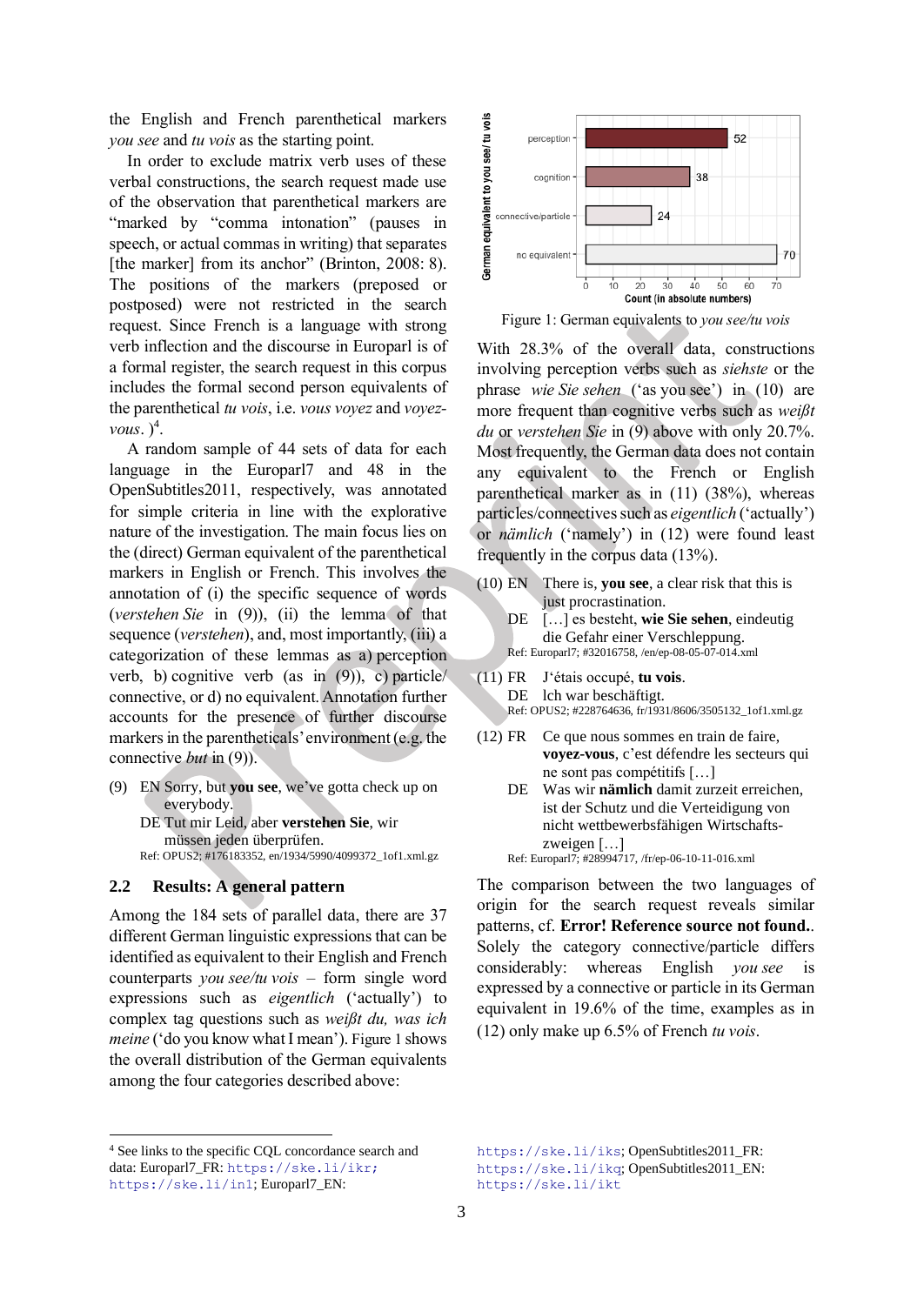

Figure 2: German equivalents by language

The distribution pattern changes completely when comparing the four categories by type of corpus instead, cf. [Figure 3.](#page-3-0) The high number of German equivalents involving perception verbs predominantly relates to the Europarl corpora with 80.7% of the perception-verb-equivalents. The OpenSubtitles corpora seem to be responsible for most of the cognitive-verb-equivalents, instead (94.7%). The majority of German equivalents to *you see* and *tu vois* involving particles/ connectives, in turn, correlates with Europarl again (91.7%).



Figure 3: German equivalents by corpus

<span id="page-3-0"></span>This considerable change in pattern is particularly interesting if we consider the type of discourse represented in the two kinds of corpora. Since Europarl comprises political discourse data from the proceedings of the European Parliament, the discourse can be said to be more argumentative in nature. This matches well with our assumption that in German visual parentheticals relate to the cognitive process of justification – the speakers use parenthetical markers such as *sehen Sie* or *Sie sehen also* to mark the provision of evidence for their argumentation. OpenSubtitles, on the other hand, comprises discourse that at least tries to imitate everyday interactions. We can thus expect a higher share of the cognitive process of explanation presumably correlating with cognitive parentheticals in German.

In a second step, we thus have to take a closer look at the possible discourse functions involved with visual and cognitive parentheticals in German.

### **3 Parentheticals of perception and cognition in German – different discourse functions?**

There are three different types of discourse functions that are discussed in the literature on our constructions of departure, English *you see* and French *tu vois* (literature on German *siehst du* is – maybe unsurprisingly, considering the small amount of data and presumably limited discourse functions – as good as non-existent). The first can be entitled as 'interpersonal', i.e. "claim[ing] the addressee's attention (Quirk et al., 1985) or "keep[ing] control over the interaction, maintain[ing] contact with the interlocutor" ('Interpersonal monitoring', Crible & Degand, 2019: 27/35). The second can be summarized under the term 'segmentation', i.e. marking transitions between information units or arguments (Erman, 1987 on English *you see*, see also Bolly, 2012:10/11 on French *tu vois* as a 'ponctuant'). Finally, we have the 'explanation/justification' function as quoted from Erman (1987) above.

As I have argued above, however, I consider explanation and justification to be two different cognitive processes that – at least in German – seem to map with different parenthetical markers. For our purposes, these two should thus be considered as two separate functions that can be distinguished using a paraphrase test along the lines of (7) and (8) above: 'Explanation/Reason' with the paraphrase *because/the explanation for that is* vis-à-vis 'Justification/Evidence' with the paraphrase *this is evidence for the fact that* (or the French equivalent paraphrases for the French part of the data).

The other two functions, 'interpersonal' and 'segmentation' do not involve cognitive processes, but are entirely meta-discursive, relating to the discourse structure and interaction, instead. As such they cannot be identified via paraphrase tests and are more subtle in nature. Examples with question-answer-pairs as in [\(11\)](#page-2-3) above, for example, seem to be cases where *you see/tu vois* simply marks the transition from question to answer. Other examples, as in (13), seem to mark the beginning of a new, bigger discourse segment,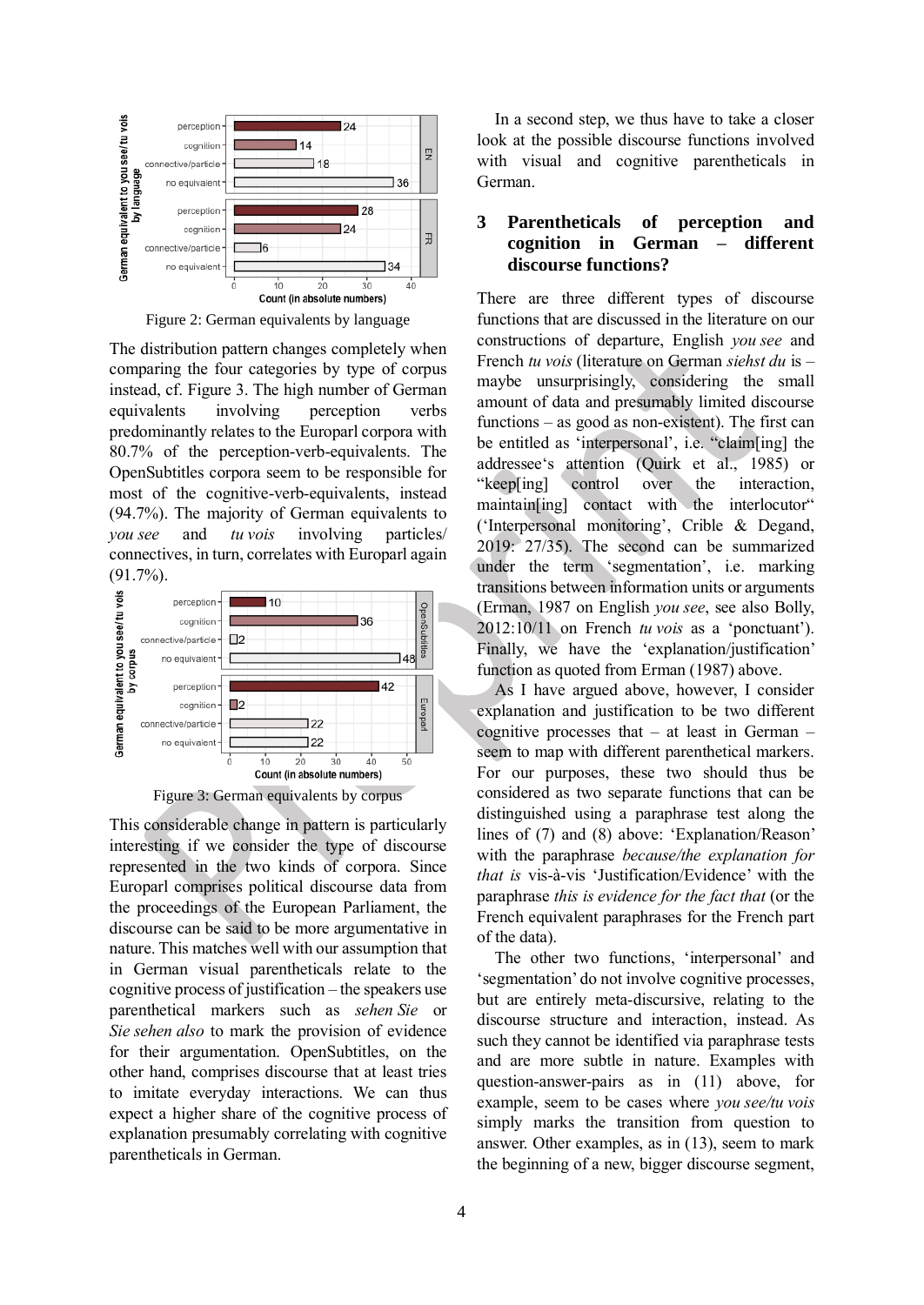while also "maintain[ing] the contact with the interlocutor":

(13) Let' s see ... where was I? Oh, yes! The master. He was kind, **you see**. He brought me to our mutual acquaintance, Father Karras. Not too well at the time. Ref: OPUS2; #326900403, en/1990/4253/77639\_1of1.xml.gz

Since, at this point, it is unclear how to operationalize a distinction between these two functions (and the focus of the exploration lies on the functions involving cognitive processes), I group them into one category 'Segmentation/ Interpersonal'.

There is one challenge for this part of the exploration of the data, however: The annotation of the presence of discourse markers other than *you see/tu vois* reveals that exactly half of the data provide the combination of *you see/tu vois* with other markers, e.g. English *well*, *and then*, or *but* as i[n \(9\)](#page-2-0) above, cf [Figure 4.](#page-4-0)



<span id="page-4-0"></span>Figure 4: Co-occurrence of other discourse markers

This poses a challenge in so far as the presence of other discourse markers can block the application of the paraphrase test, cf. (14) and the failed attempt to paraphrase *you* see in (14'). Interestingly, omitting *you see* or any paraphrase altogether seems to be closest to the original meaning.

- (14) A: Why, Captain John told me I could stay on my place as long as I wanted to. […]
	- B: Yeah, I know he did, Jeeter ... But **you see**, that land doesn't belong to us anymore. Ref: OPUS2; #184020757, en/1941/25528/3671553\_1of1.xml.gz
- (14') I know he told you that you could stay. But **#because / #the explanation for that is that / #this is evidence for the fact that**  $\alpha$  **/**  $\varnothing$  **that land** doesn't belong to us anymore.

For now, the annotation of discourse functions via the paraphrase test thus has to be limited to the 92 sets of data where *you see/tu vois* is the only discourse marker present. Unfortunately, this leaves us with only 16 instances of German visual

parentheticals and 25 cognitive parentheticals. Additionally, the represented languages and types of corpora become slightly skewed with 48 instances from OpenSubtitles compared to 44 from Europarl, and 52 with English *you see* as a point of departure compared to 40 with French *tu vois*.

Nevertheless, the paraphrase test reveals an interesting pattern in terms of cognitive processes and verb types used in German. A[s Figure 5](#page-4-1) shows, German cognitive parentheticals are primarily used to express an explanation process (84%), whereas visual parentheticals primarily occur with the process of Justification/Evidence (62.5%). This latter process is overall least frequent which makes the strong relation with visual parentheticals in German all the more interesting. The observation that German equivalents in form of a connective or particle are used exclusively to express an Explanation/Reason process hardly seems surprising considering that these are mostly causal connectives and particles such as *denn* ('because') and *nämlich* ('namely') as in the French example in  $(12)$  above.



<span id="page-4-1"></span>Figure 5: German equivalent by discourse function

### **4 Discussion**

We set out to explore whether the corpus data reveal a pattern considering German parenthetical markers between perception and cognition. The claim was that the use of German visual vis-à-vis cognitive parentheticals as equivalent *you see/tu vois* depends on the cognitive process involved – an Explanation/Reason that can be paraphrased by *because* or *the explanation for that is* goes in hand with German cognitive parentheticals such as *weißt du* or *verstehen Sie*, and a Justification/Evidence process that can be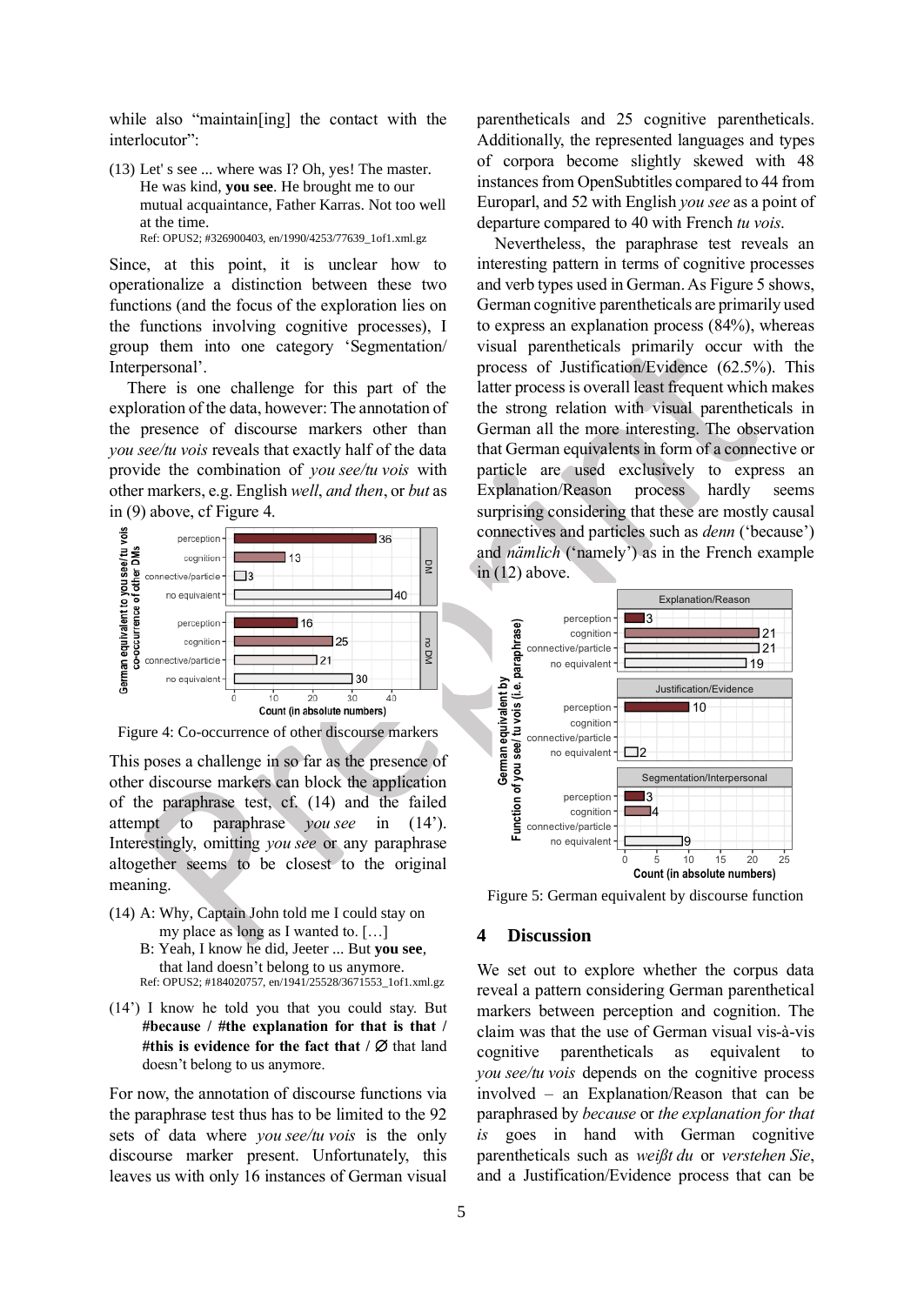paraphrased by *this is evidence for the fact that* goes in hand with visual parentheticals such as *siehst du* or *wie Sie sehen*.

A first clue of such a relationship can be observed from the distribution of German equivalents among the different types of corpora. As shown i[n Figure 3,](#page-3-0) the Europarl corpora are the origin for 80.7% of the perception-verbequivalents, while 94.7% of the cognitive-verbequivalents were found in the OpenSubtitles corpora. The explanation for this distribution was the varying types of discourse represented in the different corpora: the argumentative nature of political discourse represented in Europarl goes in hand with a process of Justification/Evidence, while the everyday discourse in OpenSubtitles would involve more Explanation/Reason processes. Of course, this neither means that there are no explanations in political discourse, nor that everyday conversation lacks justification. However, the high number of connectives and particles used in the German equivalents of the Europarl data (91.7% of this category) and the observation that these are causal in nature suggests that in political discourse the preferred way to express explanations in German are causal connectives and particles, while parenthetical markers are the preferred choice for this process in everyday discourse. A closer look at these different cognitive processes using the paraphrase test to distinguish the three discourse functions Explanation/Reason, Justification/Evidence, and Segmentation/Interpersonal supports these observations, as illustrated i[n Figure 5.](#page-4-1)

However, this difference between visual and cognitive parentheticals only concerns the German part of the data. We can thus derive that English and French parenthetical markers involving verbs of perception seem to be situated at different positions in the perception-cognition-continuum described by Viberg (2015, cited above) than their German counterparts: English *you see* and French *tu vois* cover the whole range from 'raw' visual perception over the visually inspired cognitive process of justification all the way to the complex cognitive process of explanation. The German *siehst du/wie du siehst*, on the other hand, only covers the first two functions, or, as Günthner (2017, cited above) put it for the imperative *guck mal* ('look'), merely accomplished the shift from actual visual perception to the abstract perception of argumentation structure (in the sense of 'Look,

this is the evidence for my argument!'). The shift to cognitive parentheticals such as *weißt/ verstehst du* in German when expressing the more complex cognitive process of explanation interestingly matches the Common Ground related functions ascribed to both German *weißt du* (cf. Günther 2017, cited above) and English *you know* (cf. Erman, 1987 and Schiffrin, 1987, cited above). In (15), for example, A's explanation that it's a surprise is not exactly presented as unexpected information, but can easily be accommodated (even without further context). This way of making "the addressee accept parts of the information conveyed as common ground" (Erman, 1987, cited above) is perfectly expressed by the German cognitive equivalent *verstehen Sie* ('(do) you understand').

(15) EN A: I don't want them to see me arrive. B: Oh. A: It's a surprise, **you see**.

DE A: **Verstehen Sie**, eine Überraschung, Ref: OPUS2; #220746752, en/1963/1023/4104979\_1of1.xml.gz

This raises the question whether, in this use as a marker of Explanation/Reason, English and French *you see/tu vois* and *you know/tu sais* are exchangeable. If we follow Brinton (2008) and many others in the assumption that the original semantics of verbs is bleached on their path towards parenthetical discourse markers, this could be the case. The 'persistence' (i.e. leftover meaning reflected in distributional constraints, cf. Hopper, 1991) in this case, however, might relate to a difference in what kind of information is added to the common ground: English *you see* might involve more objective information, whereas *you know* (in line with Günthner's, 2017 suggestion for German *weißt du*) could be used for (inter)subjective information instead.

Finally, the co-occurrence of parenthetical markers with other discourse markers provides interesting pointers for further research. Since the presence of other markers, especially connectives such as *and (then)* or *but*, impedes the application of the paraphrase test (cf. (14') above), I had to ignore half of the data for this part of the explorative study. As examples such as the following show, however, these cases might be particularly insightful for the as yet somewhat evasive function of Segmentation/Interpersonal, and for the analysis of the multifunctional contribution of discourse markers in general. Example (16) raises the question whether *you see*